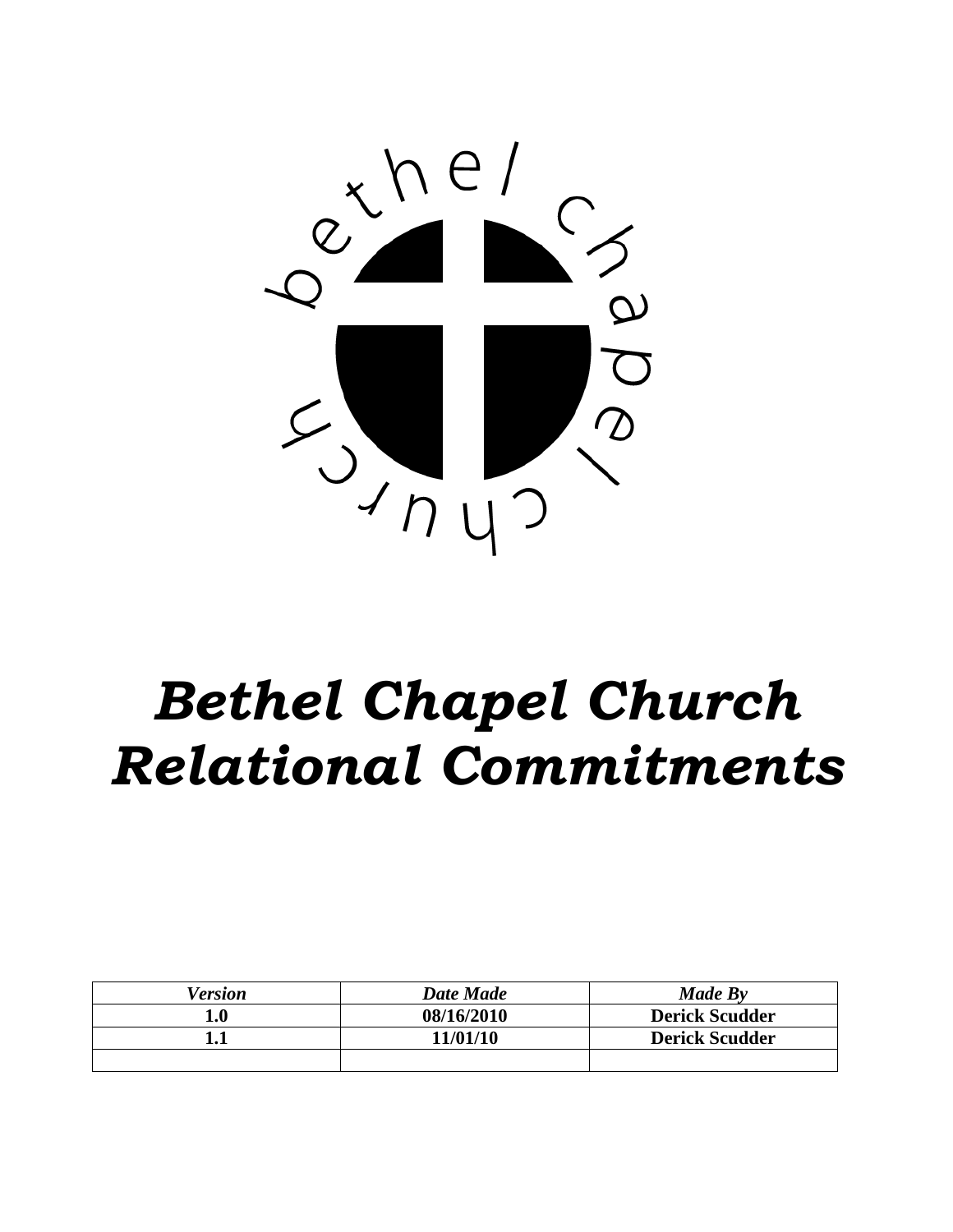# **Introduction**

The following Relational Commitments are designed to help the members of Bethel Chapel Church relate to one another in a way that honors God and promotes authentic relationships. These Commitments cover important relational issues, such as peacemaking and reconciliation, marriage and divorce, protecting children from abuse, counseling and confidentiality, and mutual accountability.

These Commitments are intended to help protect and preserve our community of faith. By community, we mean a group of Christians who have voluntarily joined together to encourage and support one another as we worship God, grow in our understanding of His love for us, and seek to tell others about the salvation and peace they, too, can find through faith in Jesus Christ.<sup>1</sup>

We know that true community is not easy to achieve and sustain. Each of us brings our own expectations and agendas into the church. This diversity usually leads to rich discussions and creative ministries, but sometimes it can lead to conflict. As James 4:1–2 warns, "What causes quarrels and what causes fights among you? Is it not this, that your passions are at war within you? You desire and do not have, so you murder. You covet and cannot obtain, so you fight and quarrel. You do not have, because you do not ask."

That certainly describes our warring passions! At times, no matter how hard we try to build and preserve a close community of faith, our desires and expectations still clash. That's where these Commitments come in. They aim to pull together key principles from God's Word and serve as our relational guidelines. These Commitments are designed to accomplish several important purposes:

- They remind us of our mutual commitment to work together to pursue unity, maintain friendships, preserve marriages, and build relationships that reflect the love of Christ.
- They help to prevent surprises, disappointed expectations, confusion, and conflict by describing how we expect to relate to one another within the church.
- They provide a clear track for us to run on when conflict threatens to divide us, and they remind us how to move quickly toward reconciliation.
- They establish guidelines for how our leaders will counsel others, guard confidential information, and protect our children from abuse.
- They define and limit the spiritual authority of church leaders and thereby pursue the fair treatment of all members.<sup>2</sup>
- Finally, they reduce our church's exposure to legal liability by clearly describing our relational practices and by giving all who attend our church the opportunity to be informed of and give their consent to these biblical practices.<sup>3</sup>

As you read our Relational Commitments, we encourage you to study the Bible passages that are cited next to particular provisions. We want you to be confident that these Commitments are based solidly on the Word of God. If your study does not answer all of your questions and concerns, please do not hesitate to approach our leaders, who will be happy to talk with you about these principles.<sup>4</sup>

Occasionally, we will update these Commitments as the Official Board deems necessary. If any significant changes are made, the entire congregation will be made aware of the changes.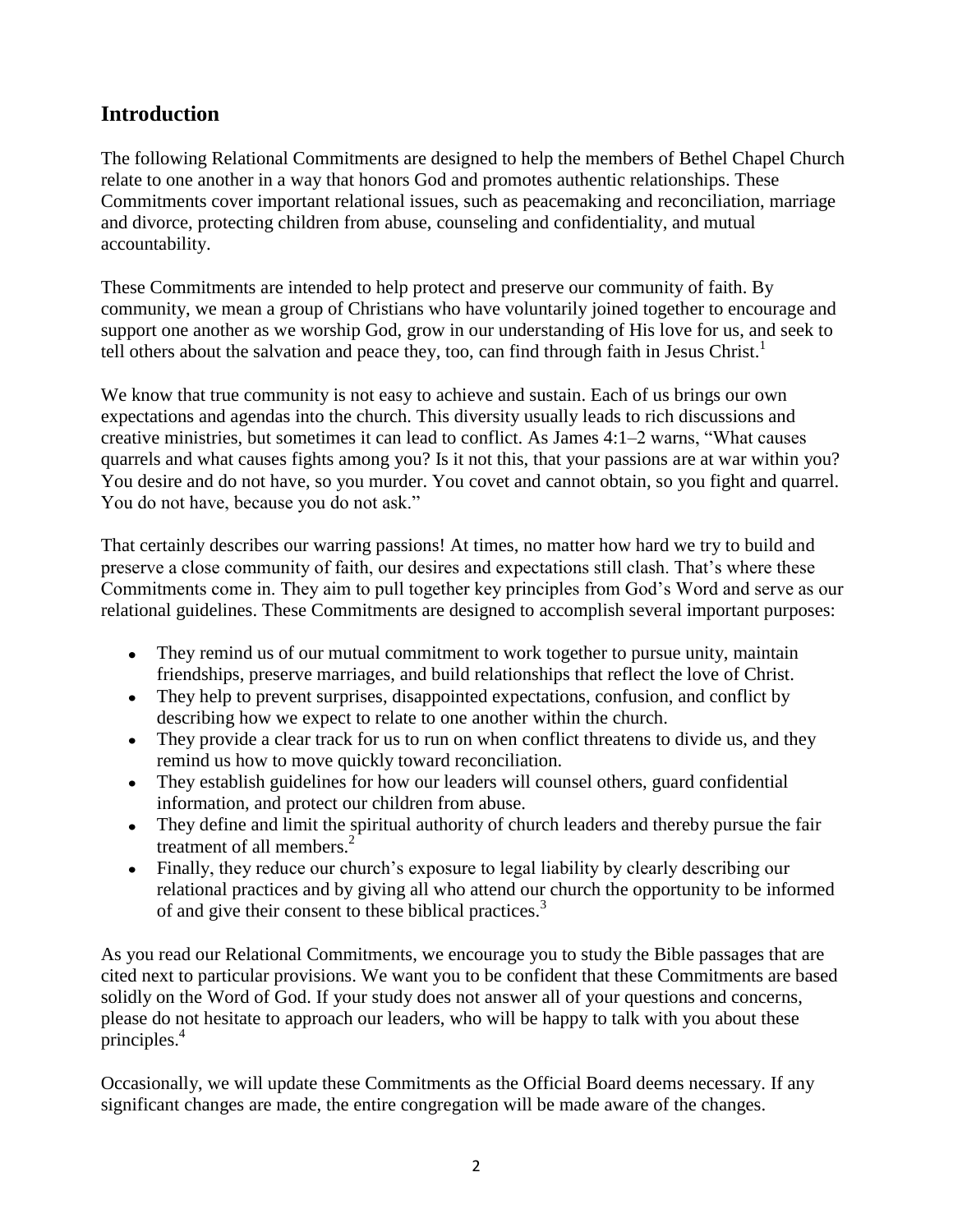We encourage you to expressly embrace these Commitments and formally join our church. If you are not yet prepared to become a member, you and your family are welcome to attend Bethel Chapel Church and participate in its ministries while you continue to consider the wisdom and biblical faithfulness of what membership here involves. We do take membership seriously.<sup>5</sup> If you, with a clear, biblically informed conscience, cannot be a member at Bethel Chapel Church, we hope in due time you will be a committed member at another Bible-believing church where you can thrive in the fullness of all that membership means.

The Elders at Bethel Chapel Church,

This document is based heavily on Bethlehem Baptist Church's *Relational Commitments.* Used by permission.

# **CONTENTS**

Commitment to Peacemaking and Reconciliation Commitment to Preserving Marriages Commitment to Raising Our Children in the Gospel Commitment to Biblical Counseling and Confidentiality Commitment to Accountability and Church Discipline We Invite You to Become a Member of Our Church

### **COMMITMENT TO PEACEMAKING AND RECONCILIATION**

*Blessed are the peacemakers, for they shall be called sons of God (Matt. 5:9).*

Our church desires to build a "culture of peace" that reflects God's peace and the power of the gospel of Christ in our lives. As we stand in the light of the cross, we realize that bitterness, unforgiveness, and broken relationships are not appropriate for the people whom God has reconciled to Himself through the sacrifice of His only Son (John 13:34-35; Eph. 4:29-32; Col. 3:12-14).

Therefore, out of love for Christ and in reliance on the transforming power of the Holy Spirit, we are committed to resolving our differences according to the following principles of peacemaking and reconciliation: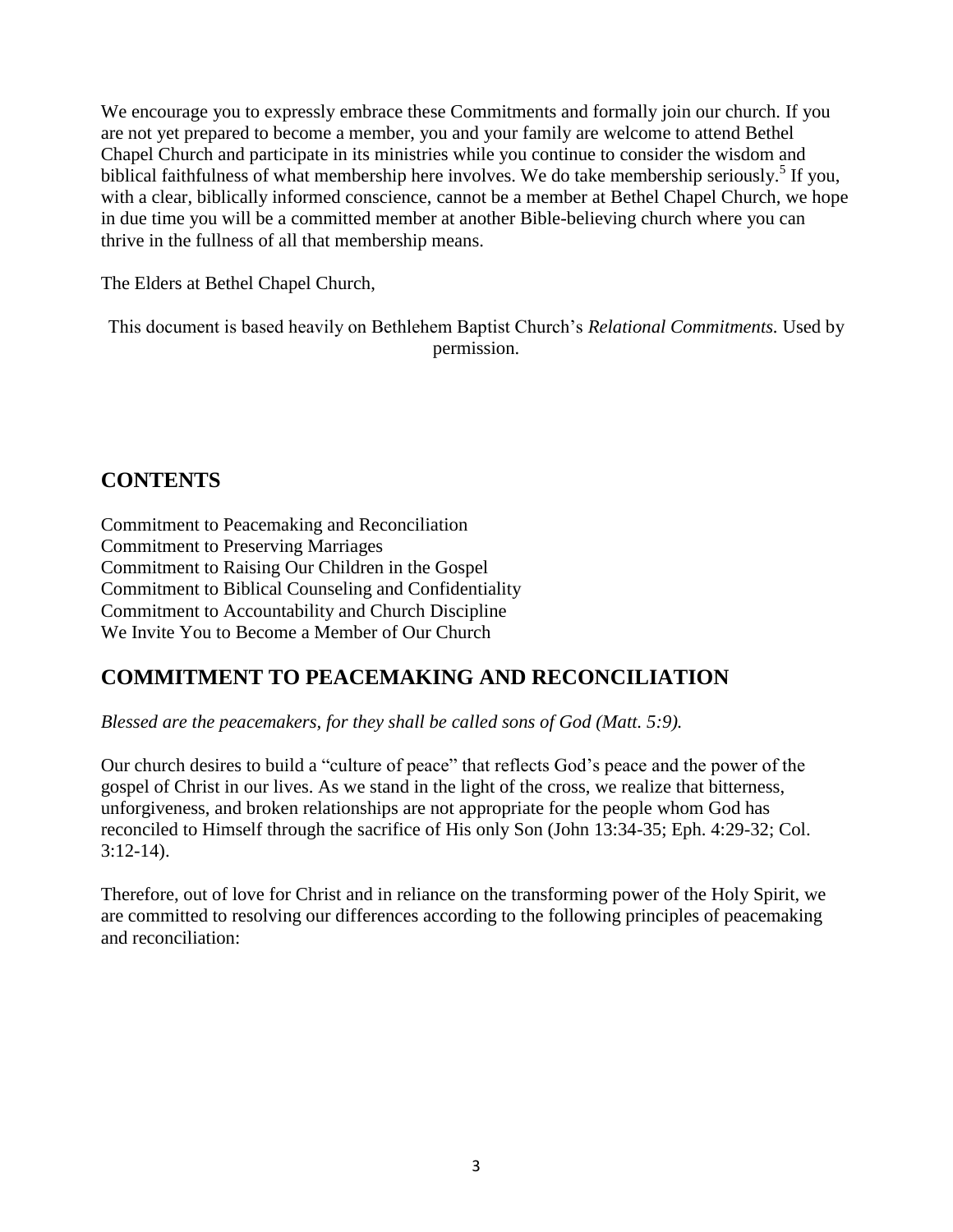# **Personal Peacemaking**

- Whenever we are faced with conflict, our primary goal will be to glorify God with our thoughts, words, and actions (1 Cor. 10:31).
- We will try to get the "logs" out of our own eyes before focusing on what others may have done wrong (Matt. 7:3-5).
- We will seek to overlook minor offenses (Prov. 19:11).
- We will seek to refrain from all gossip, backbiting, and slander (Eph. 4:29-32). If we have a problem with others, we intend to talk to them, not about them.
- We will endeavor to make charitable judgments toward one another by believing the best about each other until we have facts that prove otherwise  $(1 \text{ Cor. } 13:7)$ .<sup>6</sup>
- If an offense is too serious to overlook, or if we think someone may have something against us, we will seek reconciliation without delay (Matt. 5:23-24; 18:15).
- When we offer a word of correction to others, we will do so graciously and gently, with the goal of serving and restoring them, rather than beating them down (Prov. 12:18; Eph. 4:29; Gal. 6:1).
- When someone tries to correct us, we will ask God to help us resist prideful defensiveness and to welcome correction with humility (Ps. 141:5; Prov. 15:32).
- As we seek to resolve differences with others, we will look out for their concerns and interests as well as our own (Phil. 2:3-4).
- When others repent, we will ask God to give us grace to forgive them freely and fully as He has forgiven us so that we might glorify His reconciling grace (Eph. 4:32).

#### **Assisted Peacemaking**

- When two or more of us cannot resolve a conflict privately—whether it's personal or has church, business, or even legal implications—we will obey God's command to be "eager to maintain the unity of the Spirit in the bond of peace" (Eph. 4:3) by looking to our church for assistance and cooperating with our leaders or wise people they recommend to resolve the matter through biblical mediation or arbitration (Matt. 18:16; 1 Cor. 6:1-8).7
- If we have a conflict with a person who attends another church, we will make every effort to cooperate with our church leaders as they seek to work with the leaders of the other church to resolve the matter in a biblically faithful manner.
- If a person coming to our church has an unresolved conflict with someone in his former church, we will assist him in seeking to be reconciled to the other person before joining our church (Matt. 5:23-24; Rom. 12:18).
- When a conflict involves matters of doctrine or church discipline, we will submit to the procedures set forth in our *Commitment to Accountability and Church Discipline.*
- If we have a dispute with or within our church as a corporate body and cannot resolve it internally through the steps given above, we will make every effort to resolve our differences through biblical mediation or arbitration before we resort to other processes.<sup>8</sup>

Above all, we pray that our ministry of peacemaking will be a means of spreading the glory of God and the Good News of the gospel to the world.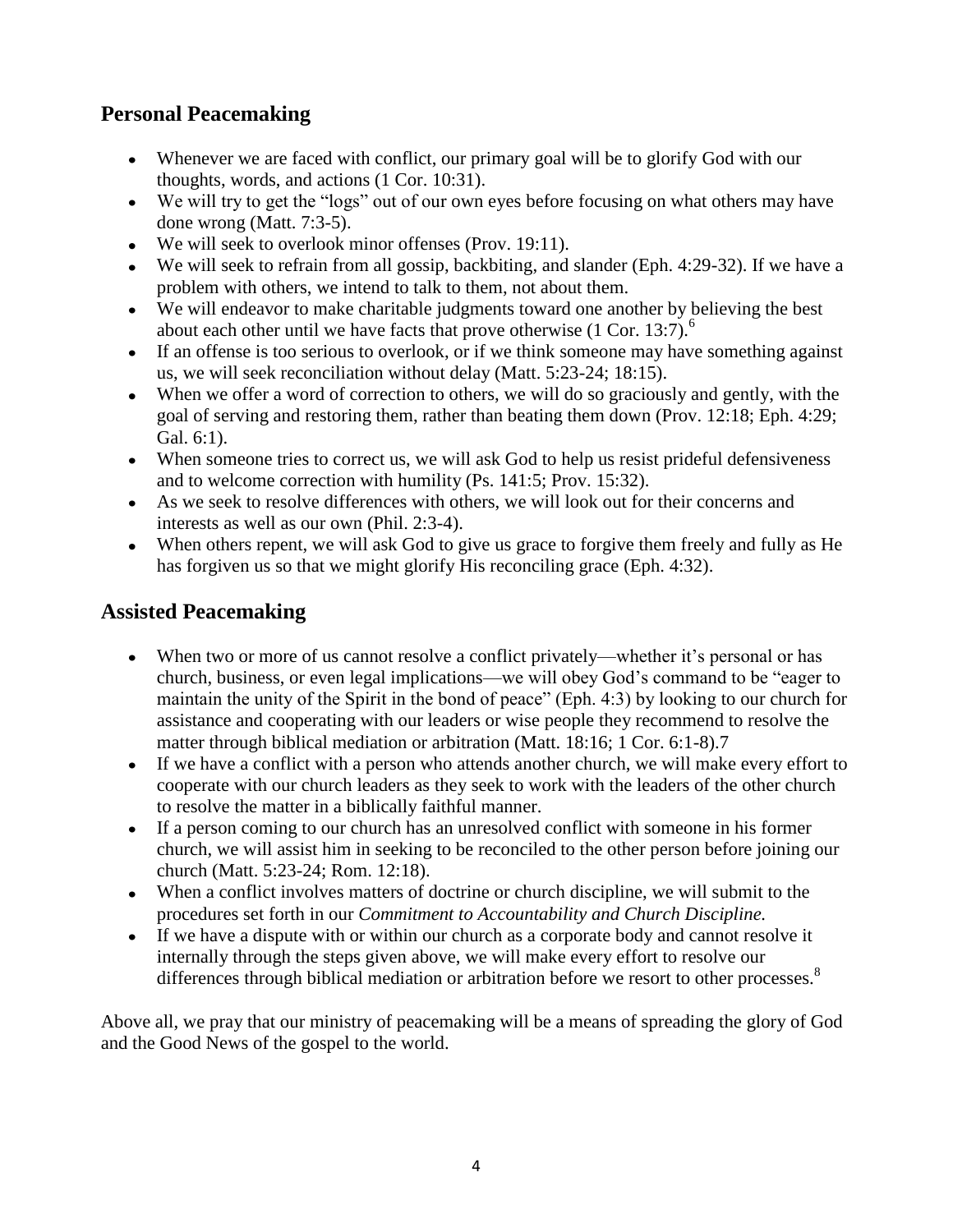# **COMMITMENT TO PRESERVING MARRIAGES**

*They are no longer two but one flesh. What therefore God has joined together, let not man separate (Matt. 19:6).*

God designed marriage to reflect the beauty and permanence of Christ's loving relationship with His bride, the church (Eph. 5:22-33; Rev. 19:7). Therefore, He established marriage to be a lifelong, exclusive relationship between one man and one woman (Matt. 19:4-6). God also designed it to provide mutual companionship through life's joys and difficulties, to create stability for raising and nurturing children, and to give strength and cohesiveness to society in general.

In our society, marriages fail under a wide range of circumstances. Many people have gone through a divorce before having a relationship with Christ and have found repentance and forgiveness in coming to Christ and sought reconciliation where possible. Others have experienced divorce through no desire or decision of their own. Still others, even after professing faith in Christ, may have divorced because of their own wrongful choices, but have since repented and received the forgiveness offered through our Lord Jesus and sought reconciliation where possible. Whatever the circumstances, we welcome everyone to Bethel Chapel Church – single, married, and divorced.

Because our church recognizes both the divine origin of marriage and the devastating effects of divorce, we are deeply committed to preserving marriages and preventing divorce. Toward this end, we will devote a significant portion of our preaching and teaching ministry to strengthening marriages and families. We require and provide serious premarital counseling to help couples enter into marriage advisedly, and be well-prepared for its many challenges.

We also encourage couples to nurture their marriages by participating in our small group ministry where they can grow together in their love for God and for one another (Heb. 10:24-25). As relationships deepen within these groups, we expect husbands to spur each other on in loving and cherishing their wives, and wives to encourage one another in respecting and loving their husbands (Eph. 5:33).

Our leaders are committed to helping individuals and couples receive biblical counsel and support when they face marital difficulties. We will discourage couples from using divorce as a way to run away from issues that instead can be resolved through Spirit-guided counseling, repentance, forgiveness, and ongoing discipleship.

#### **COMMITMENT TO RAISING OUR CHILDREN IN THE GOSPEL**

*"Behold, children are a gift of the Lord."* (Psalm 127:3a)

Children are a blessing from God, and He calls the church to support parents in their responsibility to train children in the discipline and instruction of the Lord. Therefore, the church should be a place of safety and blessing for children, where they can grow, play, form friendships, and learn to experience and share the love of Christ. Parents have the primary responsibility of disciplining, raising and teaching their children the Word of God. The goal for parents is to be so changed by the gospel, awed by God's greatness and saturated in God's Holy Word that these same things overflow into the lives of their children. (Deut 11:18-21; Psalm 78:4) The greatest possession a parent has to pass on to their children is a love and passion for God and His marvelous work of salvation. The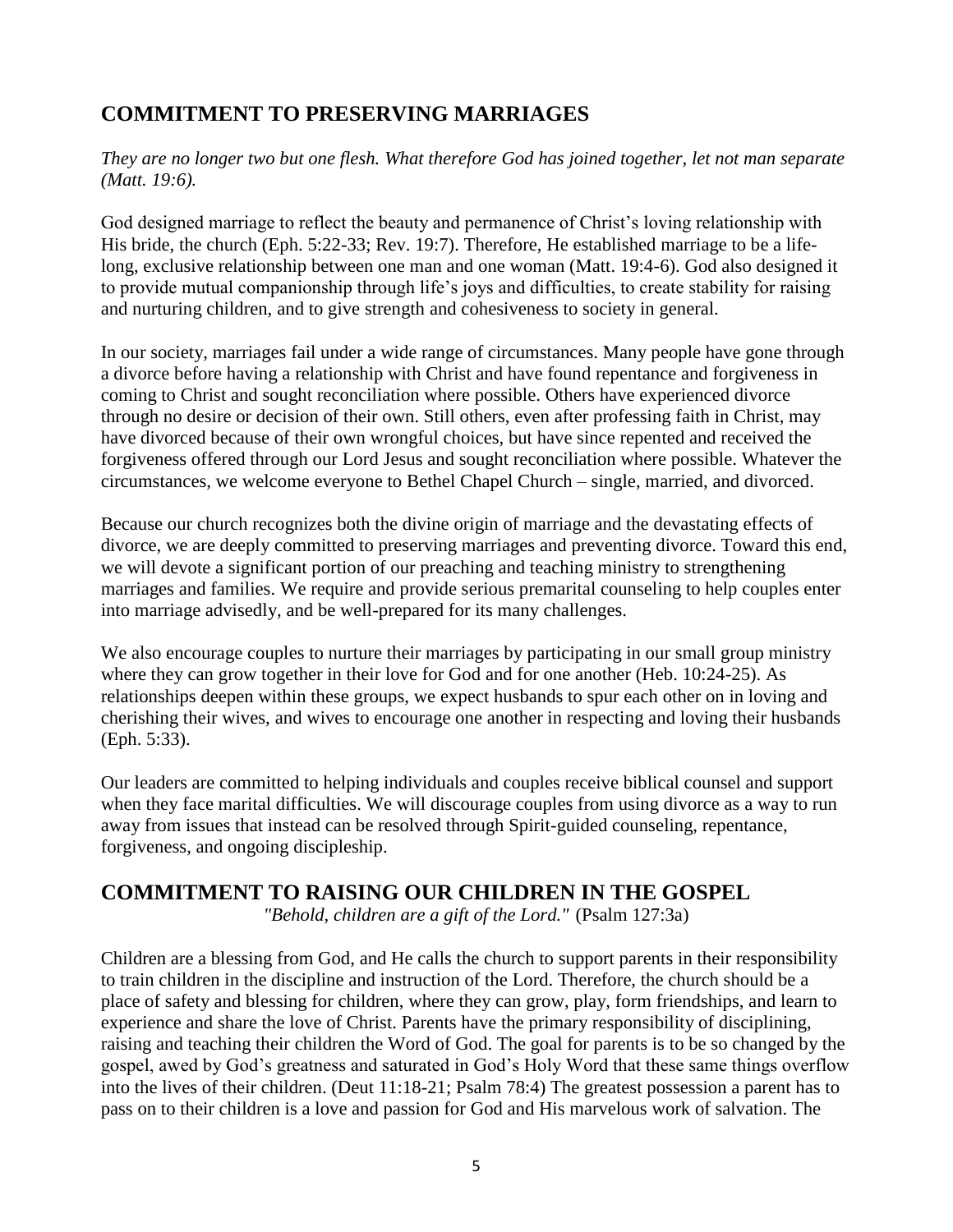Bible also gives parents the responsibility of providing physically for their children (1 Tim 5:8) and disciplining their children without anger or abuse (Prov 13:24; Eph 6:4)

Bethel Chapel Church is committed to supporting, training and assisting parents in this high calling of raising children. The Bible teaching (in Sunday School classes, children's church, youth group, nursery etc.) are designed to reinforce what the child is already being taught at home. Lessons during these times are to be focused on the gospel, God's greatness and God's Word to help the child grow spiritually. In addition to teaching, we also desire the church to be a place where intergenerational relationships can be formed. This allows the gospel to be modeled and transmitted in the context of relationships (I Tim 5:1-2; Titus 2:2-8). And when the physical family is corrupted by sin, it allows the spiritual family of God to play an important role in communicating the gospel to the next generation. To this end, Bethel Chapel Church has many formal and informal opportunities for multi-generational activities.

Since sin affects every person and organization in the world, it is possible that children could be harmed even during church activities. (Prov. 27:12) We cannot guarantee that such things will never happen at Bethel Chapel Church, but we are committed to taking reasonable precautions to protect our children and youth from foreseeable harm.

If a child or youth is harmed in our church, we will take immediate steps to inform the parents, to accept responsibility for our role in the situation, and to hold offending workers fully responsible for their actions.

#### **COMMITMENT TO BIBLICAL COUNSELING AND CONFIDENTIALITY**

*I myself am satisfied about you, my brothers, that you yourselves are full of goodness, filled with all knowledge and able to instruct one another. (Rom. 15:14)*

Our goal in providing biblical counseling is that we may "present everyone mature in Christ" (Col.1:28). We believe that the Bible is God-inspired guidance, instruction, and power for faith and life (2 Tim. 3:16-17). Therefore, our counseling relies on biblical teachings and principles applied with "all wisdom" through the Holy Spirit to each situation we counsel. We are committed to asking the question, "What does Scripture say regarding this matter?" and to counseling in the light of the response to this question.

We believe that Christ has equipped His body, the church, to provide wisdom, knowledge, and instruction to one another (Rom.15:14) in order for each member to live a godly and holy life, pleasing God in all ways. Christ has also equipped His church with spiritually mature leaders who are able to shepherd, lead, teach, and counsel others (Heb.5:11-14) in the church. Though the educational and experiential background of each leader who counsels at Bethel Chapel Church is unique, the essential training and practice for all leaders who counsel at Bethel Chapel Church centers around their ability to apply Scripture to the situation they are counseling. For this reason, those who counsel for Bethel Chapel Church do not present themselves as psychotherapists nor mental health professionals but as biblical counselors.

In order to avoid misunderstandings regarding leaders in the church that provide "spiritual counsel," the following clarifications should be kept in mind.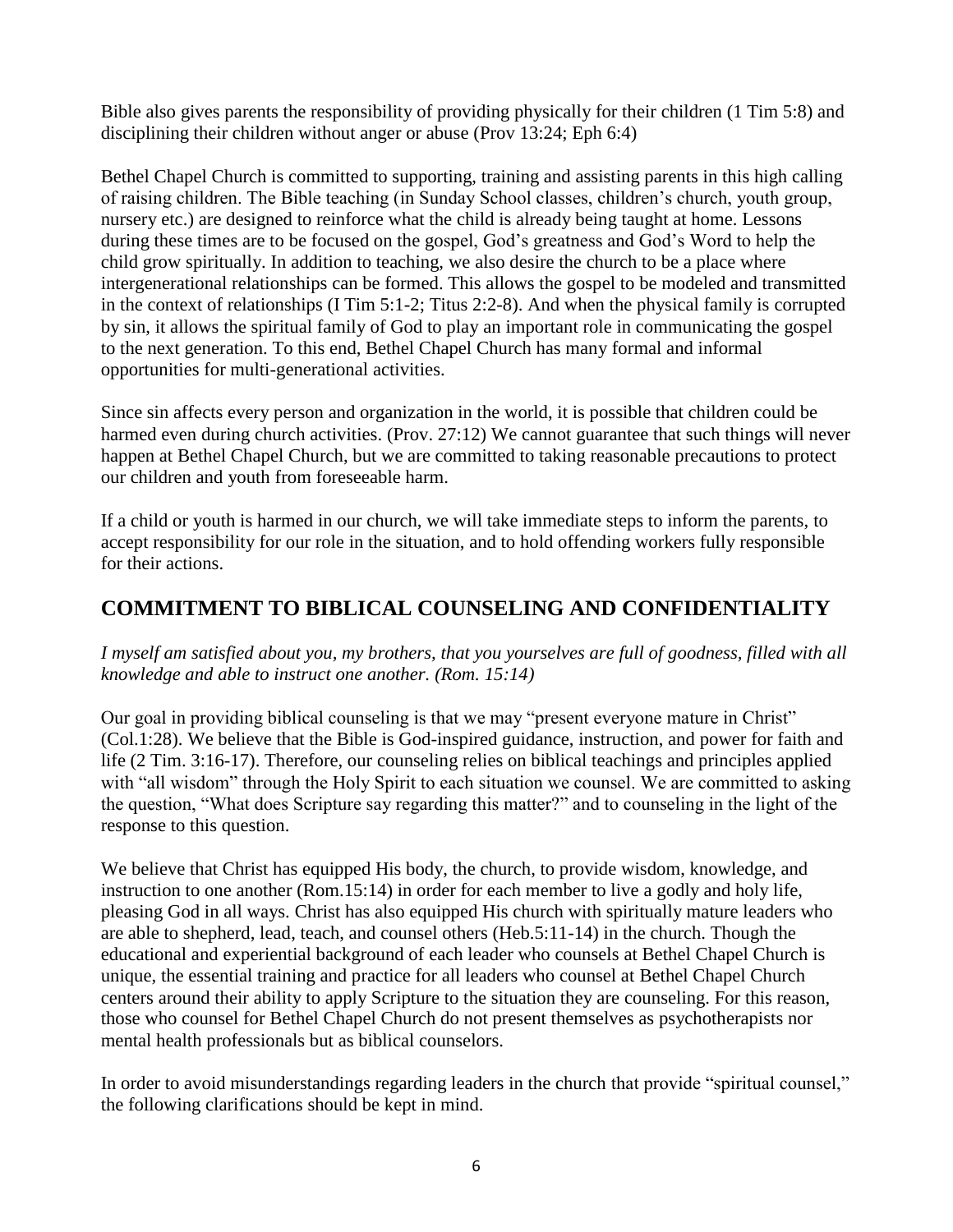- 1. Leaders who provide spiritual counsel may also be trained in other areas of life that are outside of the realm of providing spiritual counsel. Thus, if a doctor provides "spiritual counsel" through the church, we understand that this is separate from his providing "medical counsel" at his clinic.
- 2. God calls the leaders in His church to set an example "in speech, in conduct, in love, in faith, in purity" (1 Tim. 4:12). If any leader should not live up to this standard in any counseling situation, the counselee should report to the leadership team any conduct that fails to meet this standard.
- 3. Confidentiality is an important factor in establishing a relationship to receive spiritual counsel. The leader providing spiritual counsel will keep counseling sessions confidential except in the following situations:
	- o when the person who disclosed the information, or any other person, is in imminent danger of serious harm unless others intervene (Prov. 24:11-12);
	- o when a person refuses to repent of sin and it becomes necessary to promote repentance through accountability and redemptive church discipline (Matt. 18:15-20)
	- o when leaders are required by law to report suspected abuse (Rom. 13:1).

Providing spiritual counsel requires a relationship between the leader and the counselee. Occasionally there may arise a misunderstanding between the counselor and the counselee. We will seek to handle these misunderstandings in a biblical way. This includes being willing to submit to legally binding arbitration, rather than filing a lawsuit, and also not attempting to require a "spiritual counselor" to appear in court or to provide his notes.

Our desire is to provide wise, spiritual, godly counsel to each person in our church. By sharing these guidelines, we hope the biblical counseling offered at Bethel Chapel Church will help many become "mature in Christ."

# **COMMITMENT TO ACCOUNTABILITY AND CHURCH DISCIPLINE**

*Let us consider how to stir up one another to love and good works. (Heb. 10:24)*

#### **Like all of our Relational Commitments, the principles and practices described below apply to all members of Bethel Chapel Church.**

#### **A. Accountability and Discipline Are Signs of God's Love**

God has established the church to reflect His character, wisdom, and glory in the midst of a fallen world (Eph. 3:10-11). He demonstrates His love for His church in that He sent His Son to die for her (Rom. 5:8; Eph. 5:25). His purpose for His church is to present her as a gift to His Son; thus Scripture refers to the church as the "bride" of Christ (Rev. 19:7). For this reason the Father, Son, and Holy Spirit are continually working to purify the church and bring her to maturity (Eph. 5:25- 27).

This does not mean that God expects the church to be made up of perfectly pure people. He knows that the best of churches are still companies of sinners who wrestle daily with remaining sin (1 John 1:8; Phil. 3:12). Therefore, it would be unbiblical for us to expect church members to live perfectly. What we can do, however, is confess our common struggle with sin and our mutual need for God's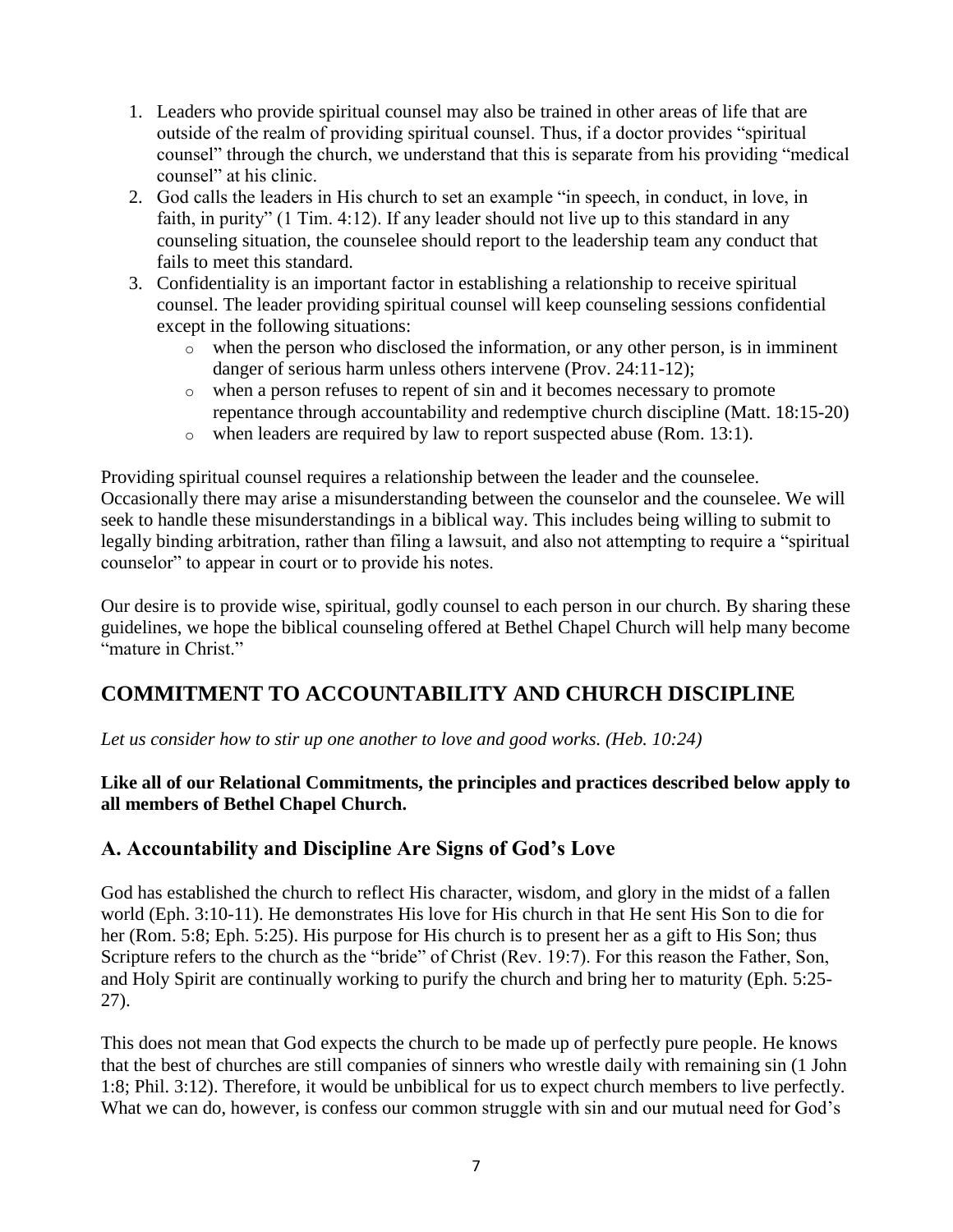mercy and grace. We also can spur one another on toward maturity by encouraging and holding each other accountable to love, seek after, and obey God with all of our hearts, souls, minds, and strength, and to love others as we love ourselves (Mark 12:30-31; Heb. 10:24-25).

We sometimes refer to this process of mutual encouragement and accountability as "discipline." The Bible does not present church discipline as negative, legalistic, or harsh. True discipline originates from God Himself and is always presented as a sign of genuine love. "The Lord disciplines the one he loves" (Heb. 12:6). "Blessed is the man whom you discipline, O LORD, and whom you teach out of your law" (Ps. 94:12). "Those whom I love, I reprove and discipline" (Rev. 3:19).

God's discipline in the church, like the discipline in a good family, is intended to be primarily positive, instructive, and encouraging. This process, which is sometimes referred to as "formative discipline," involves preaching, teaching, prayer, personal Bible study, small group fellowship, and countless other enjoyable activities that challenge and encourage us to love and serve God more wholeheartedly. On rare occasions, God's discipline, like the discipline in a family with growing children, also may have a corrective purpose. When we forget or disobey what God has taught us, He corrects us. One way He does this is to call the church to seek after us and lead us back onto the right track. This process, which is sometimes called "corrective" or "restorative" discipline, is likened in Scripture to a shepherd seeking after a lost sheep.

*What do you think? If a man has a hundred sheep and one of them has gone astray, does he not leave the ninety-nine on the mountains and go in search of the one that went astray? And if he finds it, truly, I say to you, he rejoices over it more than over the ninety-nine that never went astray (Matt. 18:12-13).*

Thus, restorative or corrective discipline is never to be done in a harsh, vengeful, or self-righteous manner. It is always to be carried out in humility and love, with the goals of restoring someone to a close walk with Christ (Matt. 18:15; Gal. 6:1), protecting others from harm (1 Cor. 5:6), and showing respect for the honor and glory of God's name (1 Pet. 2:12).

#### **B. Most Corrective Discipline Is Private, Personal, and Informal**

God gives every believer grace to be self-disciplined. "For God gave us a spirit not of fear but of power and love and self-control" (2 Tim. 1:7; cf. Gal. 5:23). Thus discipline always begins as a personal matter and usually remains that way, as each of us studies God's Word, seeks Him in prayer, and draws on His grace to identify and change sinful habits and grow in godliness.

But sometimes we are blind to our sins or so tangled in them that we cannot get free on our own. This is why the Bible says, "Brothers, if anyone is caught in any transgression, you who are spiritual should restore him in a spirit of gentleness" (Gal. 6:1). In obedience to this command, we are committed to giving and receiving loving correction within our church whenever a sin (whether in word, behavior, or doctrine) seems too serious to overlook (Prov. 19:11).

If repeated private conversations do not lead another person to repentance, Jesus commands that we ask other brothers or sisters to get involved. "If he will not listen, take one or two others along" (Matt. 18:16). If informal conversations with these people fail to resolve the matter, then we will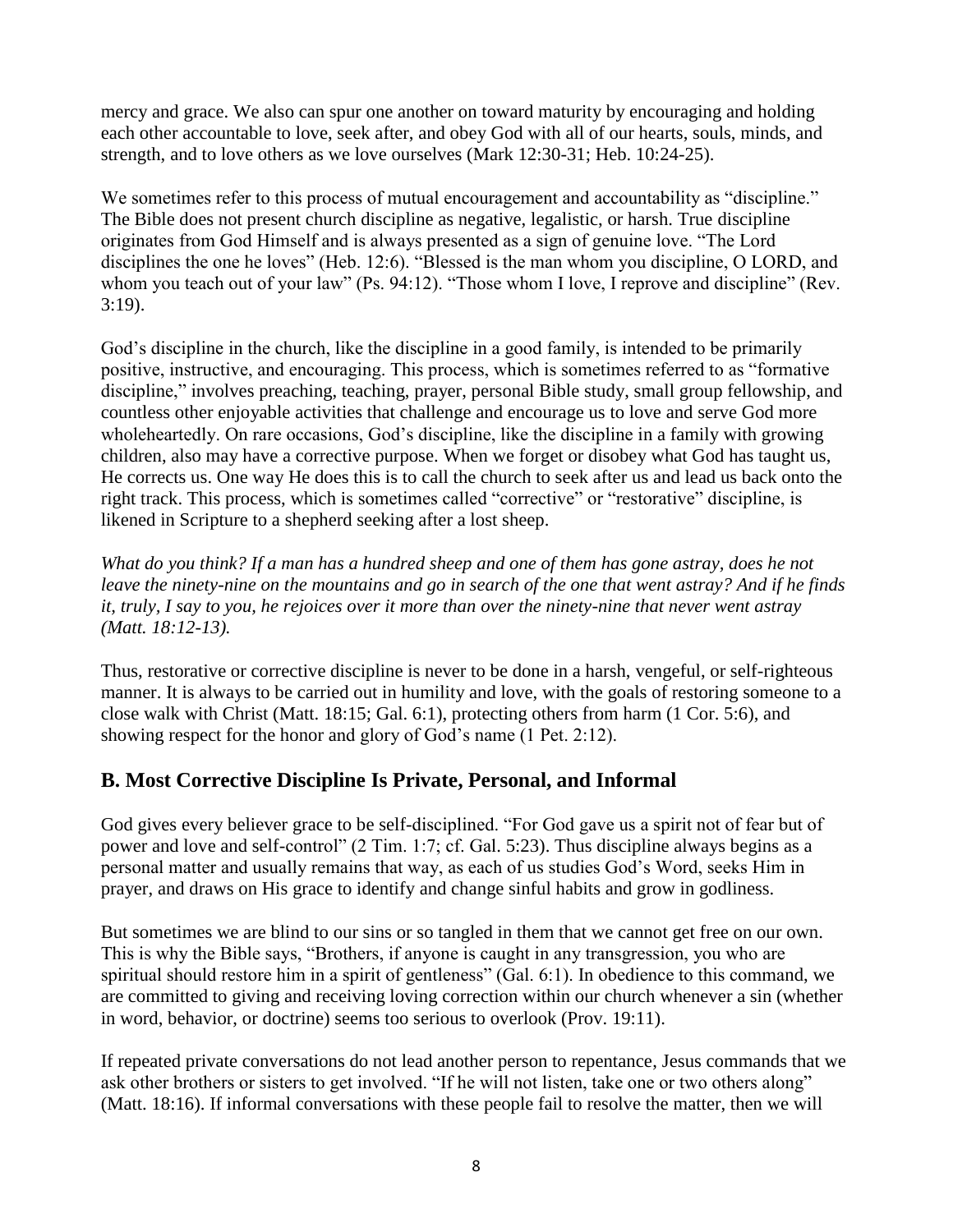seek the involvement of more mature church members, such as a small group leader, Sunday school teacher, church leader, or elder. If even these efforts fail to bring a brother or sister to repentance, and if the issue is too serious to overlook, we will move into what may be called "formal discipline."

#### **C. Formal Discipline May Involve the Entire Church**

If a member persistently refuses to listen to personal and informal correction to turn from speech or behavior that the Bible defines as sin, Jesus commands us to "tell it to the church" (Matt. 18:17). This first involves informing one or more church pastors/ elders about the situation. We intend to give the member every reasonable opportunity to explain and defend his or her actions. If the member recognizes his sin and repents, the matter usually ends there, unless a confession to additional people is needed.

If, after a reasonable period of time, the member still refuses to change, then our elders will bring the situation before the congregation, with the recommendation that the member be removed from membership and normal fellowship. If the congregation supports that recommendation, we will treat the member as an unbeliever.

This means that we will no longer treat the member as a fellow Christian. Instead of having casual, relaxed fellowship with the member, we will look for opportunities to lovingly bring the gospel to him or her, remind him or her of God's holiness and mercy, and call him or her to repent and put his or her faith in Christ (Matt. 18:17; 1 Cor. 5:5; 1 Tim. 1:20).

We realize that our natural human response to correction often is to hide or run away from accountability (Gen. 3:8-10). To avoid falling into this age-old trap and to strengthen our church's ability to rescue us if we are caught in sin, we agree not to run away from this church to avoid corrective discipline. Therefore, we waive our right to withdraw from membership or accountability while discipline is pending against us. Although we are free to stop attending the church at any time, we agree that a withdrawal while discipline is pending will not stop the process of discipline until the church has fulfilled its God-given responsibilities to encourage our repentance and restoration, and to bring the disciplinary process to an orderly conclusion, as described in these Commitments (Matt. 18:12-14; Gal. 6:1; Heb. 13:17).

If a member leaves the church while discipline is in effect or is being considered, and our elders learn that he or she is attending another church, they may inform that church of the situation and ask its leaders to encourage the member to repent and be reconciled to the Lord and to any people he or she has offended. This action is intended both to help the member find freedom from his or her sin and to warn the other church about the harm that he or she might do to their members<sup>9</sup> (see Matt. 18:12-14; Rom. 16:17; 1 Cor. 5:1-13; 3 John 1:9-10).

Loving restoration always stands at the heart of the disciplinary process. If a member repents, and our elders confirm his or her sincerity, we will rejoice together and gladly imitate God's forgiveness by restoring the person to fellowship within the body (see Matt. 18:13; Luke 15:3-7, 11-32; 2 Cor. 2:5-11; Col. 3:12-14).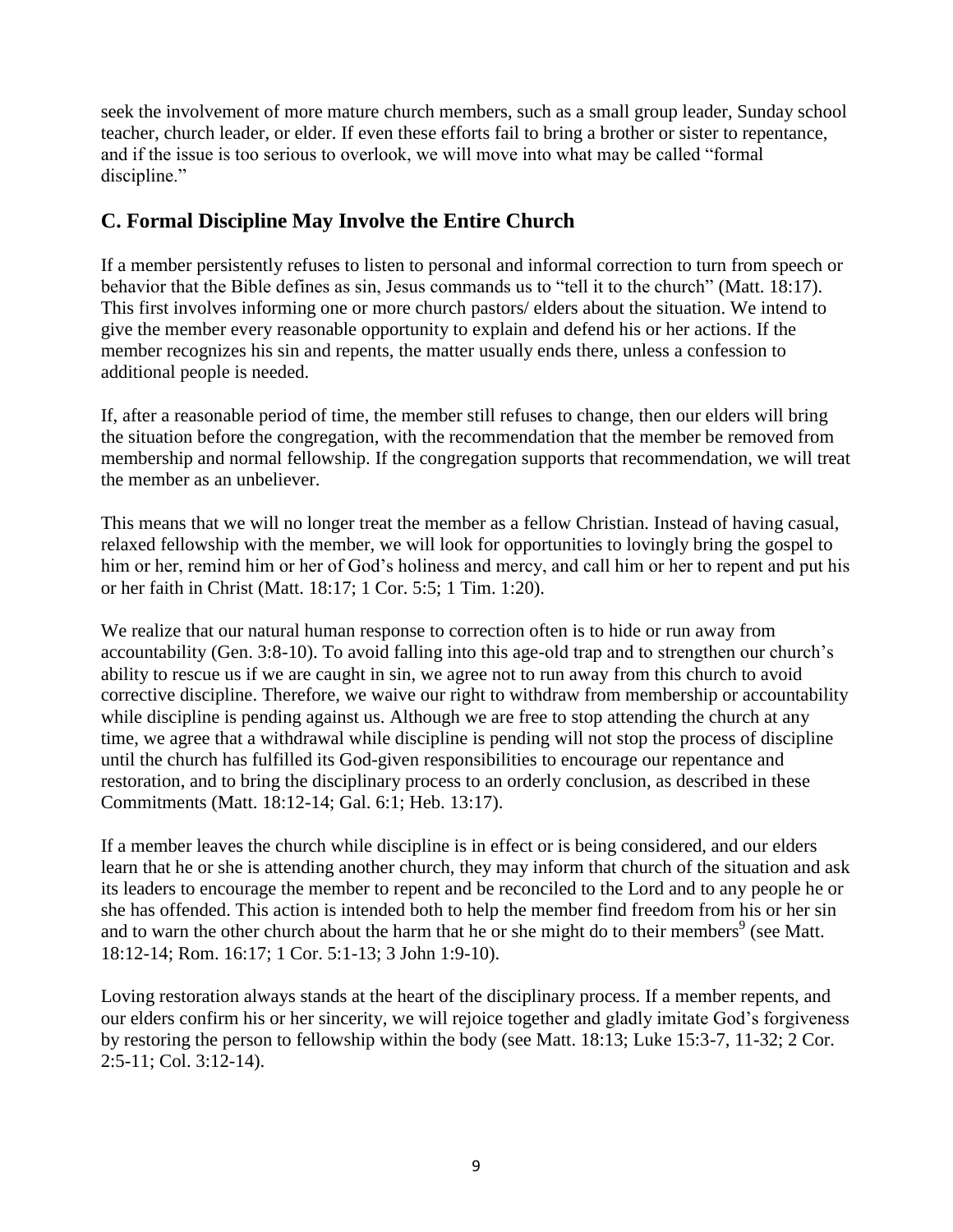People who have been disciplined by another church will not be allowed to become members at Bethel Chapel Church until they have repented of their sins and made a reasonable effort to be reconciled, or our elders have determined that the discipline of the former church was not biblically appropriate.

As we pursue the blessings of accountability and church discipline, we intend to hold fast to the promise of Scripture: "He disciplines us for our good, that we may share his holiness. For the moment all discipline seems painful rather than pleasant, but later it yields the peaceful fruit of righteousness to those who have been trained by it" (Heb. 12:10-11).

# **WE INVITE YOU TO BECOME A MEMBER OF OUR CHURCH**

We believe that God wants every Christian to become a member of a local church.<sup>10</sup> Becoming a member of a church can be a life-changing decision. The preaching, teaching, fellowship, opportunities to use one's gifts, and mutual accountability that we experience in a church can dramatically change our relationship with the Lord and with the people He places in our lives. Therefore, we want potential members to take time to get to know our church, learn how we are fulfilling God's command to build His church (1 Cor. 14:26), and see how we love and relate to one another in daily life.

We would be delighted to have you become a member of our body. By joining our church, members demonstrate in a concrete way their desire to unite with us to advance Christ's mission in the world. Membership also allows you to enjoy ministry opportunities and privileges that are not available to people who merely attend our church, including the following:

- Members may participate and vote in congregational meetings, where we seek to discern and plan how to follow God's vision for our church.
- If a member needs counseling or support from our elders when their time is limited, the  $\bullet$ member's request for assistance will take precedence over requests from people who have not joined the church.
- Teaching and leadership ministries are only open to members.